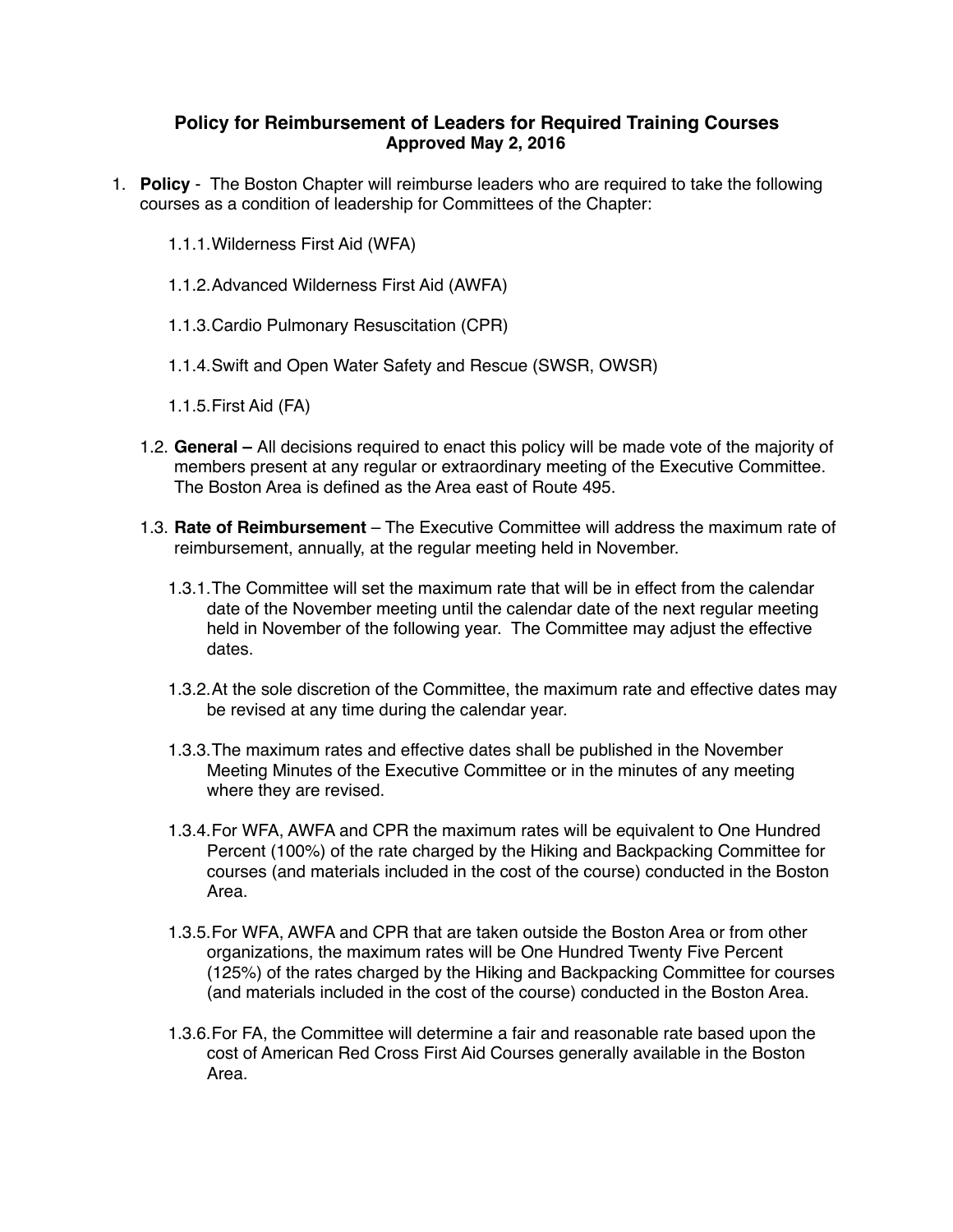- 1.3.7.The Paddling Committee will recommend rates for SWSR and OWSR for consideration by the Executive Committee. The Executive Committee will establish the rate after considering all relevant information and is not bound to accept the recommendation of the Paddling Committee.
- 1.3.8.A leader will be reimbursed at the lesser of the actual cost of the course or the maximum rate established by the Executive Committee.
- 1.3.9.The maximum rates are for courses (and included materials) and do not include travel, lodging, meals or other costs. Lunches and snacks included in the cost of the course will be reimbursed.
- 1.3.10.A leader may not receive multiple reimbursements for the same course taken at the same time.
- 1.4. **Eligibility** The individual Committees will determine what leaders are eligible to receive reimbursement in accordance with their respective policies and procedures.
- 1.5. **Payment** A leader will apply to the respective Committee for reimbursement and the Committee will reimburse the leader in accordance with the respective policies and procedures. The respective Committee will pay either the actual cost of the course or the maximum amount established by the Executive Committee.
- 1.6. **Application to the Executive Committee** The respective Committee Treasurer will request reimbursement from the Chapter Treasurer. The request must provide the following information:
	- 1.6.1.Name of the Committee
	- 1.6.2.Name of the Leader
	- 1.6.3.Name of the Course
	- 1.6.4.Date of the Course
	- 1.6.5.Location of the Course
	- 1.6.6.Actual Cost of the Course
- 1.7. **Payment by the Chapter** The Chapter Treasurer will make payment to the respective committee upon receipt all of the required information.
- 1.8. **Records and Reporting** The Chapter Treasurer will maintain a record of all reimbursements made pursuant to this policy and will report the information to the Committee at the January meeting for the previous year. The information will be attached to the January Meeting Minutes of the Executive Committee.